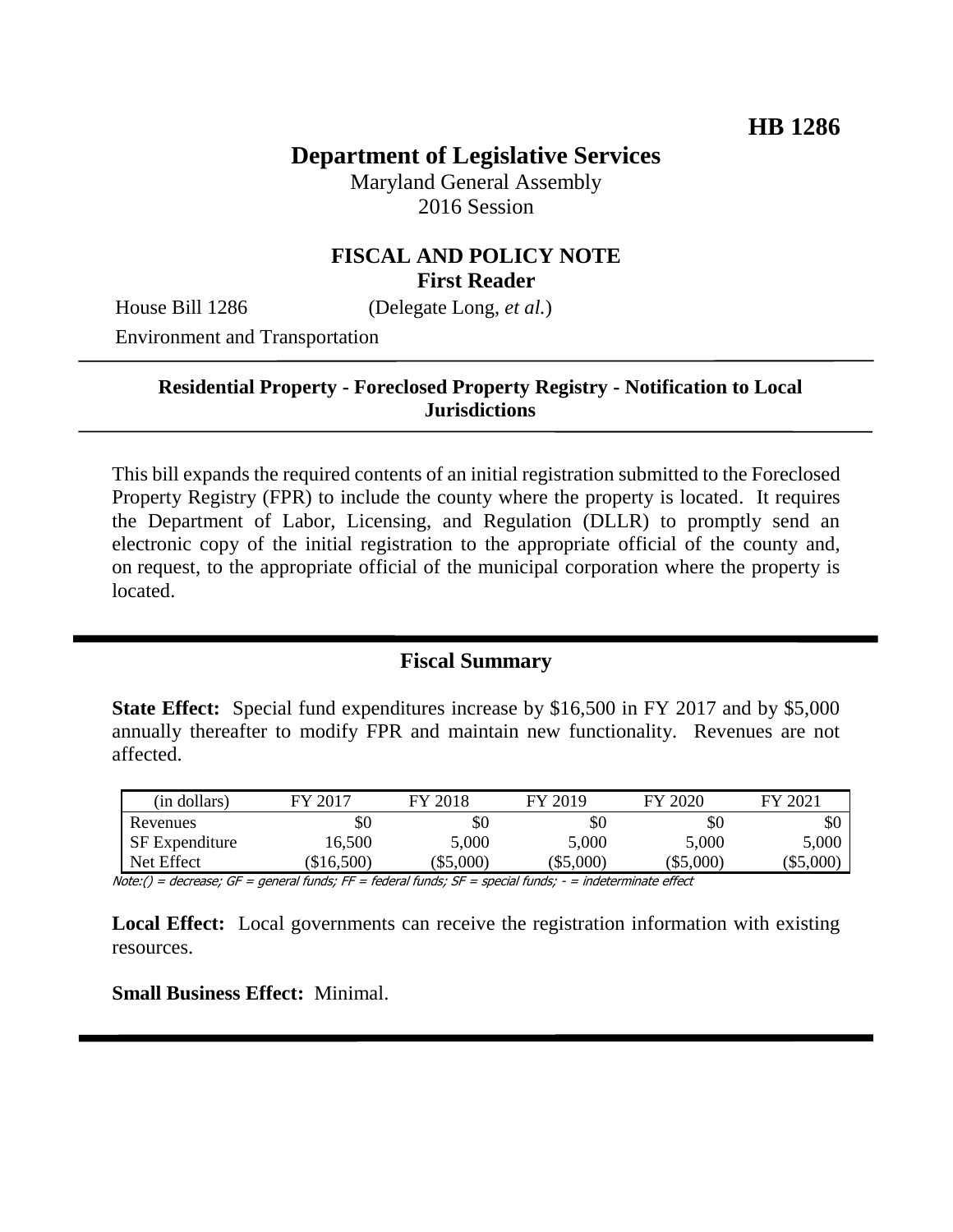## **Analysis**

### **Current Law:**

### *Foreclosed Property Registry*

Chapter 155 of 2012 required DLLR to establish and maintain an Internet-based FPR for information relating to foreclosure sales of residential property. The law requires a foreclosure purchaser to submit an initial registration form to DLLR within 30 days of the sale and a final registration form within 30 days after a deed transferring title to the property has been recorded. A local jurisdiction may enact a local law that imposes a fine of up to \$1,000 for failure to register, and a local government that abates a nuisance on or maintains a registered property may collect any incurred costs as a charge included on the property's tax bill, as long as specified notice requirements are met.

The registry is supported by a special nonlapsing fund administered by DLLR. The fund consists of filing fee revenue collected by DLLR, the fund's investment earnings, money appropriated in the State budget to the fund, and any other money from any other source accepted for the benefit of the fund. The purpose of the fund is to support the development, administration, and maintenance of the registry.

DLLR is prohibited from granting access to the registry to any person or entity other than a local jurisdiction, its agencies or representatives, or a State agency. FPR is not a public record as defined by the State Government Article and is, therefore, exempt from public access requirements. However, DLLR or a local jurisdiction may provide information for a specific property in the registry to a person who owns property on the same block or a homeowners association or condominium in which the property is located.

Only the State may enact a law requiring a notice to be filed with a governmental unit relating to residential properties that are subject to foreclosure. However, another unit of government may require a registration or notice to be filed for a purpose other than one relating to foreclosure, even if a property to be identified in the registration or notice is subject to foreclosure.

**Background:** DLLR advises that the FPR received 14,045 initial registrations in 2015, averaging 1,170 per month.

HB 1286/ Page 2 **State Expenditures:** Special fund expenditures increase by \$16,500 in fiscal 2017, with ongoing annual maintenance costs of \$5,000 to expand FPR to collect the county in which each newly registered property is located, automatically generate a report for each new registration, and automatically generate and send emails to forward the report to the appropriate official within each county. DLLR reports that the balance of the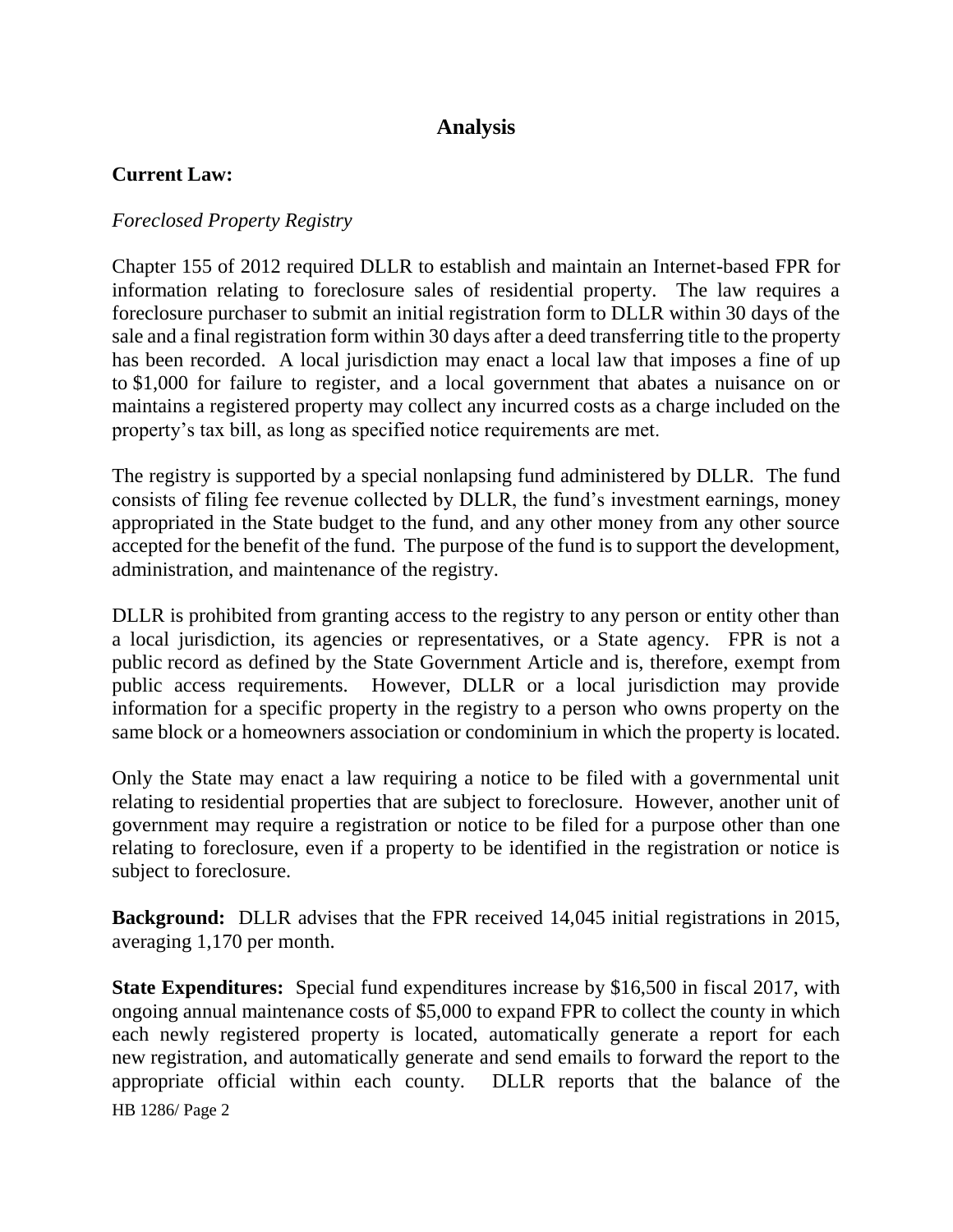Foreclosed Property Registry Fund was \$2,180,090 as of December 12, 2015, and that the Governor's proposed budget for fiscal 2017 includes a total appropriation of \$584,172 from the fund.

DLLR further advises that costs increase by \$148,500 in fiscal 2017, and by \$84,900 in fiscal 2018 to hire three full-time contractual administrative officers, from the bill's October 1, 2016 effective date to December 31 2017, to proactively identify multiple points of contact within each county and each municipal corporation within the State. The Department of Legislative Services (DLS) notes that the bill only requires DLLR to send *an* electronic copy of the initial registration to *the* appropriate official of the relevant county. Additionally, DLS notes that the bill only requires DLLR to send an electronic copy of the initial registration, previously generated and provided to the county, to the appropriate official of a municipal corporation *on request*. As a result, DLLR is not required to proactively seek out and designate multiple contacts within each county, nor is DLLR required to seek out and designate contacts within any municipal corporation. DLLR can develop a list that includes one contact for each county, likely culled from the existing list of approved users of FPR, with existing resources. Any additional contacts, either within a county or a municipal corporation, can be added on a case-by-case basis, also with existing resources.

**Local Expenditures:** County governments can receive emails automatically generated by FPR with existing resources, and they can protect the confidentiality of the information via the same mechanism they currently employ to protect information retrieved from FPR.

**Additional Comments:** DLLR advises that the bill requires the dissemination of confidential information without proper protections to ensure that the information is not inappropriately used or disseminated thereafter. However, under current law, counties already have access to FPR information, and DLLR or the county may provide information about a specific property to other individuals under specified circumstances. As such, the bill does not necessarily increase the likelihood that the information will be inappropriately used or disseminated.

## **Additional Information**

**Prior Introductions:** None.

**Cross File:** None.

**Information Source(s):** Baltimore City; Montgomery and Prince George's counties; Department of Labor, Licensing, and Regulation; Department of Legislative Services